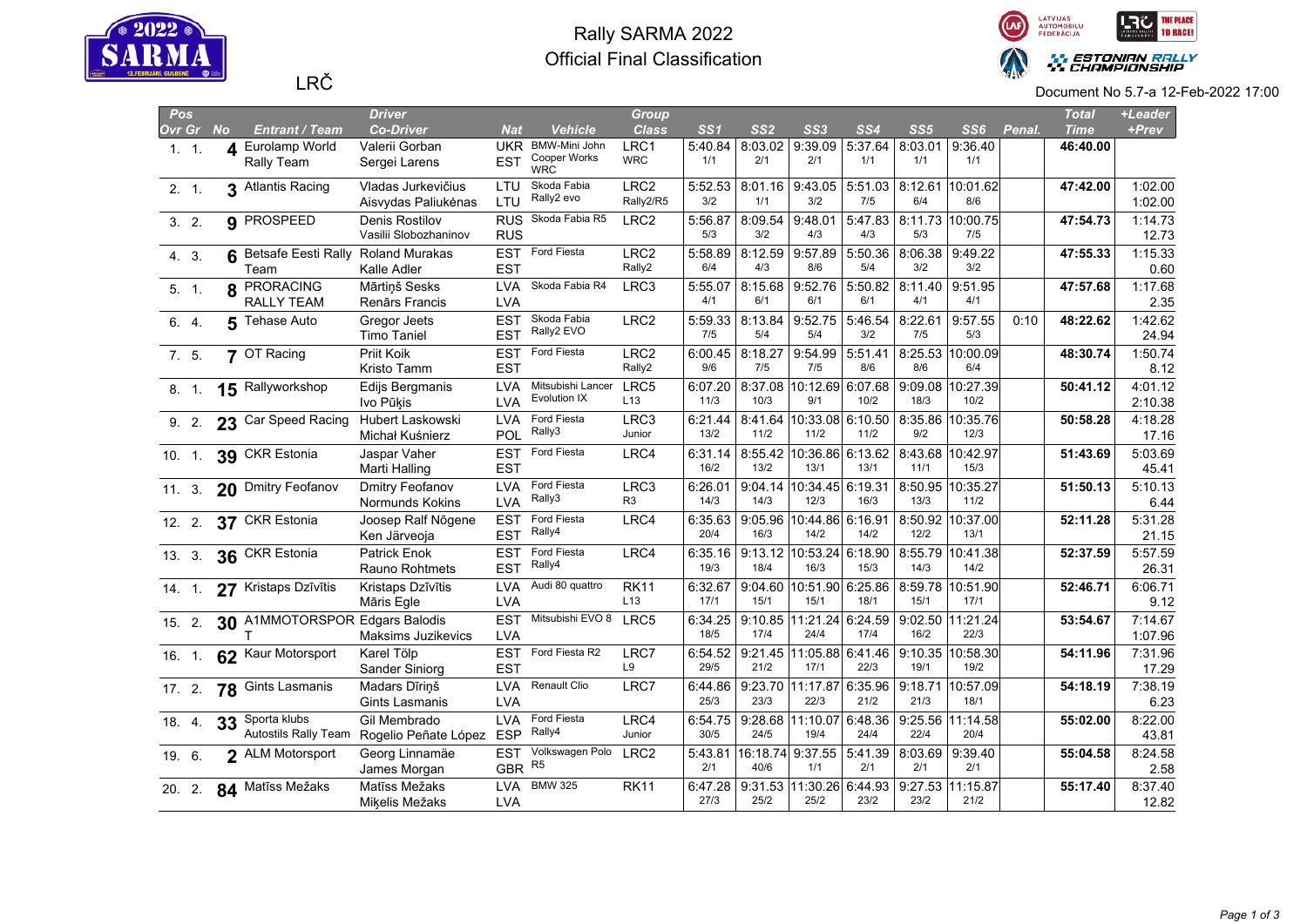

## Rally SARMA 2022 Official Final Classification



| Pos       |    |                          | <b>Driver</b>           |            |                        | Group           |                 |                 |                                   |         |                 |                   |        | <b>Total</b> | +Leader   |
|-----------|----|--------------------------|-------------------------|------------|------------------------|-----------------|-----------------|-----------------|-----------------------------------|---------|-----------------|-------------------|--------|--------------|-----------|
| Ovr Gr No |    | <b>Entrant / Team</b>    | <b>Co-Driver</b>        | <b>Nat</b> | <b>Vehicle</b>         | <b>Class</b>    | SS <sub>1</sub> | SS <sub>2</sub> | SS3                               | SS4     | SS <sub>5</sub> | SS6               | Penal. | <b>Time</b>  | +Prev     |
| 21.4.     |    | 47 Ainārs Šusts          | Ainārs Šusts            |            | LVA Ford Fiesta        | LRC3            | 6:48.32         |                 | 9:21.81 11:13.14 6:55.63          |         |                 | 9:48.98 11:27.31  |        | 55:35.19     | 8:55.19   |
|           |    |                          | Jānis Stepanovs         | <b>LVA</b> |                        |                 | 28/5            | 22/5            | 20/4                              | 26/5    | 25/5            | 23/5              |        |              | 17.79     |
| 22. 3.    |    | 17 Vorobjovs Racing      | Jānis Vorobjovs         | <b>LVA</b> | Mitsubishi Mirage LRC5 |                 | 5:59.46         |                 | 8:30.09 11:19.19 6:12.92          |         |                 | 8:39.52 10:25.99  | 5:00   | 56:07.17     | 9:27.17   |
|           |    |                          | Guntars Zicāns          | <b>LVA</b> |                        |                 | 8/1             | 9/2             | 23/3                              | 12/3    | 10/1            | 9/1               |        |              | 31.98     |
| 23. 3.    |    | 49 Jānis Sala            | Jānis Sala              | <b>LVA</b> | Audi 90 quattro        | <b>RK11</b>     | 6:42.66         | 9:59.20         | $ 11:53.74 $ 6:50.22              |         |                 | 9:31.53 11:31.33  |        | 56:28.68     | 9:48.68   |
|           |    |                          | Jānis Bruzinskis        | <b>LVA</b> |                        | L <sub>13</sub> | 23/2            | 29/4            | 28/3                              | 25/3    | 24/3            | 24/3              |        |              | 21.51     |
| 24. 5.    |    | 66 Rally Latvia SIA      | Ilja Zakmans            | <b>LVA</b> | Mitsubishi Lancer      | LRC3            | 7:42.24         | 9:50.63         | 11:53.56                          | 7:25.60 |                 | 9:49.54 11:52.14  |        | 58:33.71     | 11:53.71  |
|           |    |                          | Estere Zakmane          | LVA        | EVO X                  | N4; N4 LV       | 41/6            | 27/6            | 27/5                              | 32/6    | 26/6            | 26/6              |        |              | 2:05.03   |
| 25. 4.    |    | 64 Rallyworkshop         | <b>Arnis Alksnis</b>    | <b>LVA</b> | <b>BMW 330</b>         | <b>RK11</b>     | 7:16.88         |                 | 10:15.56 12:13.74 7:34.37         |         |                 | 10:16.96 12:02.13 |        | 59:39.64     | 12:59.64  |
|           |    |                          | Kaspars Zuģickis        | <b>LVA</b> |                        |                 | 37/6            | 31/5            | 31/4                              | 35/6    | 30/5            | 27/4              |        |              | 1:05.93   |
| 26. 5.    |    | 32 Rally Latvia SIA      | <b>Thomas Martens</b>   | <b>LVA</b> | Ford Fiesta            | LRC4            |                 |                 | 7:54.42 10:17.60 12:09.46 7:28.97 |         |                 | 10:05.76 12:09.46 | 0:10   | 1:00:15.67   | 13:35.67  |
|           |    |                          | Marc Huysegems          | <b>BEL</b> |                        | R <sub>2</sub>  | 44/7            | 32/6            | 30/6                              | 33/6    | 28/5            | 28/5              |        |              | 36.03     |
| 27.1      |    | 72 Reinis Trūps          | Reinis Trūps            | <b>LVA</b> | MG ZR                  | <b>RK12</b>     | 7:34.17         |                 | 10:43.75 12:17.70 7:20.60         |         |                 | 10:10.47 12:17.70 |        | 1:00:24.39   | 13:44.39  |
|           |    |                          | <b>Beate Klipa</b>      | <b>LVA</b> |                        |                 | 39/2            | 35/3            | 33/1                              | 30/1    | 29/1            | 29/1              |        |              | 8.72      |
| 28. 1.    |    | 73 Viesturs Zīle         | <b>Viesturs Tilgass</b> | <b>LVA</b> | VAZ 21011              | <b>RK13</b>     |                 |                 | 7:26.59 10:48.33 12:20.92 7:24.14 |         |                 | 10:26.90 12:20.92 |        | 1:00:47.80   | 14:07.80  |
|           |    |                          | Viesturs Zīle           | <b>LVA</b> |                        |                 | 38/1            | 38/1            | 34/1                              | 31/1    | 31/1            | 30/1              |        |              | 23.41     |
| 29. 6.    | 87 | <b>Baltic Motorsport</b> | Kerem Kazaz             | <b>LVA</b> | Ford Fiesta            | LRC4            | 7:43.18         |                 | 10:37.12 13:03.09                 | 7:18.84 |                 | 10:38.66 12:25.07 |        | 1:01:45.96   | 15:05.96  |
|           |    | Promotion                | Roland Poom             | <b>EST</b> | Rally4                 |                 | 42/6            | 34/7            | 37/7                              | 29/5    | 34/6            | 32/6              |        |              | 58.16     |
| 30.2.     |    | 75 Ēriks Kursišs         | Ēriks Kursišs           | <b>LVA</b> | Opel Astra             | <b>RK12</b>     |                 |                 | 7:49.06 10:34.61 12:45.18 7:35.04 |         |                 | 10:30.51 12:45.18 |        | 1:01:59.58   | 15:19.58  |
|           |    |                          | Agija Alle - Kursiša    | LVA        |                        | L10             | 43/3            | 33/2            | 35/2                              | 36/2    | 32/2            | 33/2              |        |              | 13.62     |
| 31.6.     |    | 46 Guntis Lielkājis      | Guntis Lielkājis        | <b>LVA</b> | Mitsubishi Lancer LRC3 |                 | 6:36.80         |                 | 9:15.75 20:29.33 6:31.29          |         |                 | 9:05.13 10:44.31  |        | 1:02:42.61   | 16:02.61  |
|           |    |                          | Vilnis Mikelsons        | LVA        | Evo X                  |                 | 21/4            | 20/4            | 41/6                              | 19/4    | 17/4            | 16/4              |        |              | 43.03     |
| 32. 3.    |    | <b>74 VRR</b>            | <b>Arvis Vecvagars</b>  | LVA        | VAZ Lada VFTS          | LRC7            |                 |                 | 7:41.03 10:45.22 13:12.35 7:39.81 |         |                 | 11:06.43 13:12.35 |        | 1:03:37.19   | 16:57.19  |
|           |    | <b>AUTOSPORTS</b>        | <b>Gints Gaikis</b>     | <b>LVA</b> |                        | L9              | 40/7            | 36/4            | 38/5                              | 37/4    | 35/4            | 34/3              |        |              | 54.58     |
| 33.4.     |    | 50 Mikus Grantins        | <b>Mikus Grantins</b>   | LVA        | Mitsubishi EVO         | LRC5            | 7:01.88         | 9:50.35         | 13:12.43 6:59.97                  |         |                 | 15:28.13 11:38.14 |        | 1:04:10.90   | 17:30.90  |
|           |    |                          | Janis Strazdins         | <b>LVA</b> | VII                    | L13             | 33/6            | 26/5            | 39/6                              | 27/5    | 37/4            | 25/4              |        |              | 33.71     |
| 34. 5.    |    | 88 Jānis Krevics         | Jānis Krevics           | <b>LVA</b> | Audi 90                | <b>RK11</b>     | 9:43.99         |                 | 10:46.69 12:59.71                 | 7:17.79 |                 | 10:31.85 12:23.65 | 0:50   | 1:04:33.68   | 17:53.68  |
|           |    |                          | Mārcis Krevics          | <b>LVA</b> |                        |                 | 46/7            | 37/6            | 36/6                              | 28/4    | 33/6            | 31/5              |        |              | 22.78     |
| 35. 2.    |    | 79 Jānis Vanags          | Jānis Vanags            | <b>LVA</b> | VAZ Lada 21013         | <b>RK13</b>     |                 |                 | 7:57.33 19:23.56 13:43.75 8:05.30 |         |                 | 11:30.76 13:39.32 |        | 1:14:20.02   | 27:40.02  |
|           |    |                          | <b>Muntis Vanags</b>    | <b>LVA</b> |                        | L9              | 45/2            | 41/2            | 40/2                              | 38/2    | 36/2            | 35/2              |        |              | 9:46.34   |
|           |    | 59 VRR Autosports        | <b>Ralfs Sirmacis</b>   | <b>LVA</b> | Renault Clio           | LRC7            | 6:42.86         |                 | $9:14.38$   11:06.31 6:33.69      |         | 9:14.38         |                   |        |              | Engine    |
|           |    |                          | Jānis Sokolovs          | <b>LVA</b> |                        | L10             | 24/2            | 19/1            | 18/2                              | 20/1    | 20/2            |                   |        |              |           |
|           |    | 57 Rallyworkshop         | Alvis Fjodorovs         | <b>LVA</b> | Subaru Impreza         | <b>RK11</b>     | 6:54.98         |                 | 9:52.06 12:16.87 7:32.93          |         | 9:52.06         |                   |        |              | Technical |
|           |    |                          | <b>Uldis Fjodorovs</b>  | <b>LVA</b> | 22B                    | L <sub>13</sub> | 31/4            | 28/3            | 32/5                              | 34/5    | 27/4            |                   |        |              |           |
|           |    | 16 Rallyworkshop         | Kalvis Blūms            | <b>LVA</b> | Mitsubishi Lancer      | LRC5            | 6:17.97         |                 | 13:25.17 10:25.07 6:05.39         |         |                 |                   |        |              | Technical |
|           |    |                          | Jurģis Meisters         | LVA        | <b>Evolution VI</b>    | L13             | 12/4            | 39/6            | 10/2                              | 9/1     |                 |                   |        |              |           |
|           |    | 35 BTR Racing            | Pranko Kõrgesaar        | <b>EST</b> | Ford Fiesta            | LRC4            | 6:29.28         |                 | 8:54.58 11:16.34 10:44.84         |         |                 |                   |        |              | Technical |
|           |    |                          | Marcel David Tõeleid    | <b>EST</b> | Rally4                 |                 | 15/1            | 12/1            | 21/5                              | 40/7    |                 |                   |        |              |           |
|           |    | 61 Artis Ceriņš          | Ivo Kilpis              | <b>LVA</b> | Toyota Corolla         | LRC7            | 6:46.03         |                 | 12:04.43 9:56.11                  |         |                 |                   |        |              | Rollover  |
|           |    |                          | Artis Cerinš            | <b>LVA</b> |                        | E9              | 26/4            |                 | 29/4                              | 39/5    |                 |                   |        |              |           |
|           |    |                          |                         |            |                        |                 |                 |                 |                                   |         |                 |                   |        |              |           |